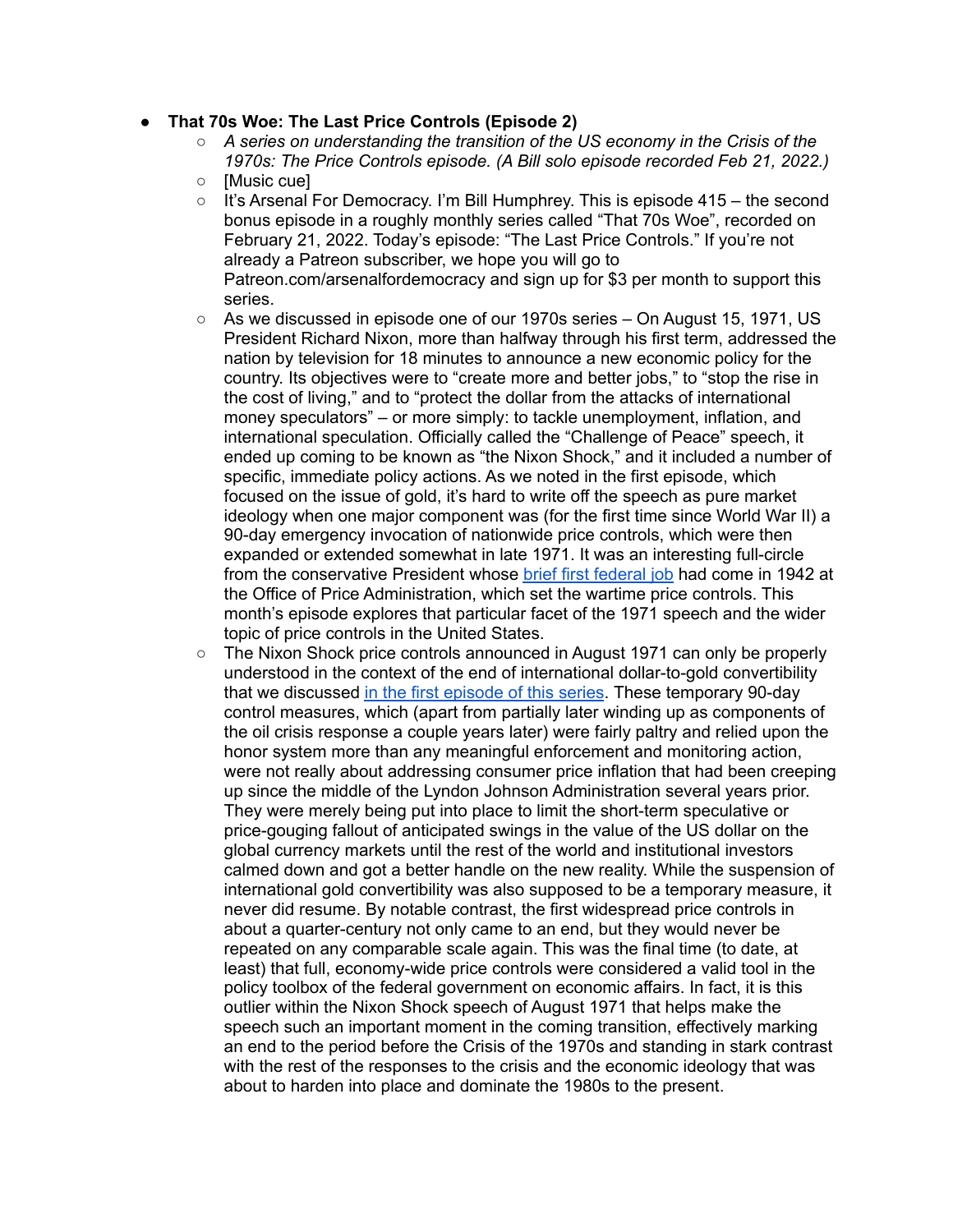- $\circ$  To illustrate the difference from the early crisis to the late crisis, [consider](https://harvardlawreview.org/2021/12/price-and-sovereignty/) this Carter speech in contrast with the Nixon shock speech: In October 1978, President Jimmy Carter rejected the notion of "a complicated scheme of Federal Government wage and price controls on our entire free economic system," calling it "simple, familiar, and too extreme." He also said he would oppose "a deliberate recession, which would throw millions of people out of work" because "Both of these extreme proposals would not work, and they must be rejected." But as we know, in fact his appointee, Federal Reserve Chairman Paul Volcker, pursued the second option a year later with sharp interest-rate hikes beginning in October 1979 that would end up triggering the January 1980 [recession](https://en.wikipedia.org/wiki/Early_1980s_recession_in_the_United_States), which basically served as the final blow to Carter in the election against Reagan later that year, together with the Iran hostage crisis that began a month after the Fed changes started.
- $\circ$  In December 2021, an interesting Note essay was published in the Harvard Law Review entitled, ["Constitutional](https://harvardlawreview.org/2021/12/price-and-sovereignty/) Law: Price and Sovereignty," offering a legal history of government price controls in the United States. Before we get into the substance of that history, I want to read two quotes that I believe aptly describe the situation ever since the last price controls were deployed in 1971 in the Nixon Shock: "the legal history of price controls exemplifies neoliberalism's most impressive achievement: to make the form of politics it opposes not illegal, but irrational…" "For faithful neoliberals, the idea of effective price controls is paradoxical: there is no redeeming a policy that stifles the informational function of the price system. For the rest of us, a more complex calculus is required."
- That is indeed one of the major points of hegemony in the neoliberal ideology that would come into power as a result of the Crisis of the 1970s: the idea that market-driven price signals are such a naturally occurring phenomenon offering otherwise impossible to obtain information about our reality that we cannot possibly tinker with or manipulate it in any way and that to do so would be the height of insanity. Of course, in point of fact, the government manipulates certain prices all the time by means of things like the strategic oil reserves or agricultural subsidies and quotas – stay tuned for an episode on government cheese or check out any documentary on corn syrup and ethanol subsidies – but the official line is that fiat controls of prices is off the table and you are a lunatic for suggesting them, even at times when price inflation is being driven by outright price-gouging and speculative bubbles. We also know, from our April [2021](http://arsenalfordemocracy.com/2021/04/05/apr-4-2021-project-cybersyn-in-allendes-chile-arsenal-for-democracy-ep-362/) episode on Project [Cybersyn](http://arsenalfordemocracy.com/2021/04/05/apr-4-2021-project-cybersyn-in-allendes-chile-arsenal-for-democracy-ep-362/) in Allende's Chile, which was happening at the same time as both the Nixon shock and computer research in the Soviet Union, that there was an alternative vision in the 1970s for the direction that things might have gone instead of neoliberalism and its price signals doctrine becoming the global paradigm. In an alternate timeline of places like the US and Britain, the Crisis of the 1970s ends up being resolved with significant government investments into early networked computer systems to analyze the complexities of the economy and supply chains from natural resource and labor factors all the way to consumer prices and to develop algorithms for nudging and tweaking all these elements to optimize and rationalize the economy under democratic control, as a middle ground between a new free-market orthodoxy and the blunt command-and-control interventions by the communists or the excessively imprecise interventions of the contemporary Gaullist Dirigisme planners in France. In this scenario, the problem is not whether to contemplate government interventions on prices but merely how to do so effectively and efficiently with minimal unintended consequences, by using technology. But as we know, this is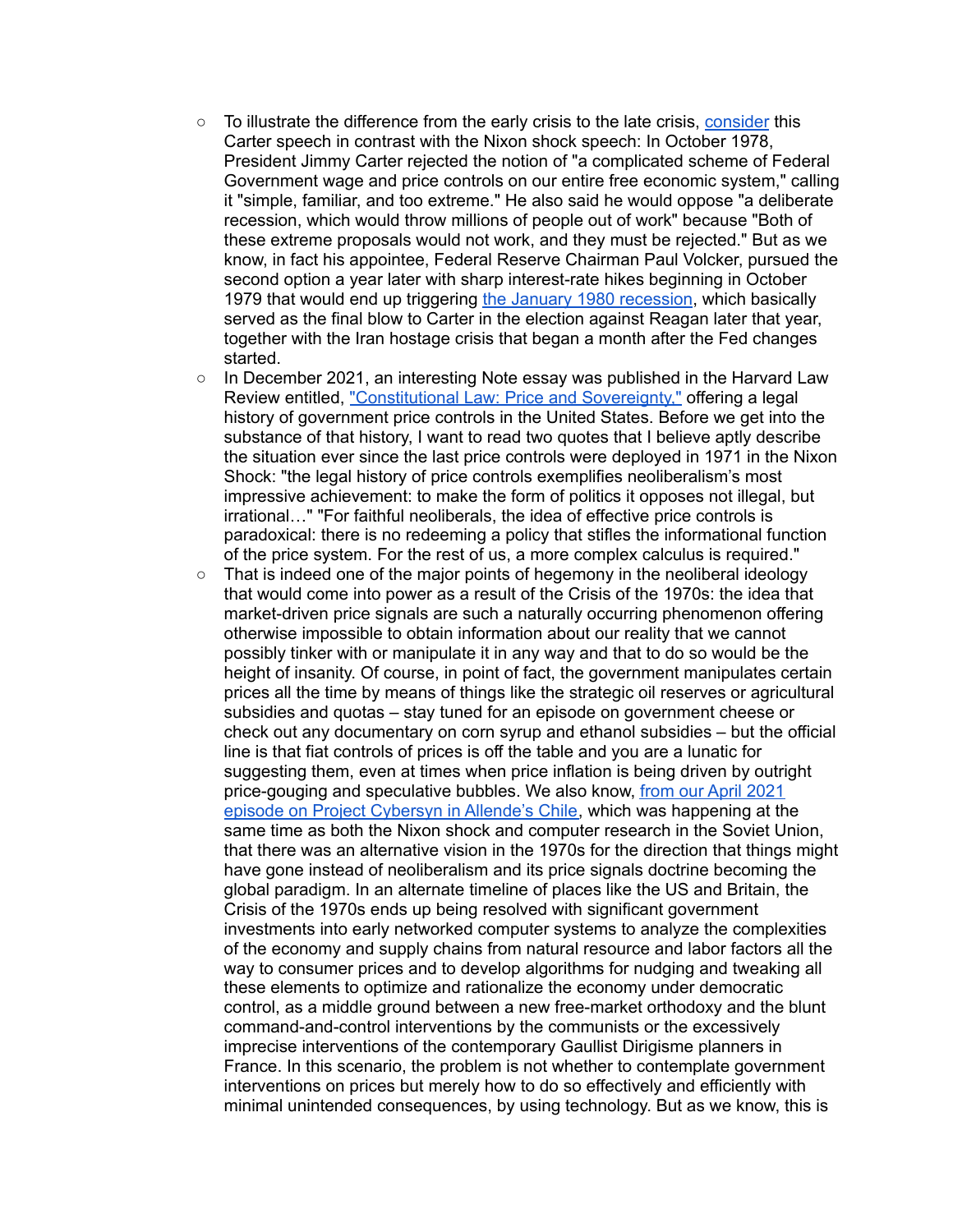not what transpired. A visible hand of computer-assisted economic policy was rejected in favor of the invisible hand of free-market price information as part of the all-encompassing "data-driven" ideological framework of neoliberal economics and its policymaking without politics.

- $\circ$  And as we also know, while these hardline solutions may have restored a new kind of stability to the system sufficient to end the Crisis of the 1970s, it was also planting all the specific seeds of the coming decline of the United States that we are now experiencing in what might prove to be our final harvest era as a country. The US wobbled on an icy hill in the 1970s and decided to sit down and slide down the hill on its butt to avoid fatally wiping out right then, but now we are simply sitting at the bottom of the hill, colder than ever in a gathering gloom. The hill remains and the ice is worse than ever, and having chosen our careful downward trajectory long ago, we are stuck here now, motionless, until we either figure out a new way out of the situation or we freeze to death.
- $\circ$  Still, to avoid becoming too bogged down in dismal metaphor, it is worth returning to the Harvard Law Review Note from [December](https://harvardlawreview.org/2021/12/price-and-sovereignty/) 2021 to talk about the history of price controls in the United States up until they were removed from the toolbox after August 1971 because, as the author argues, "the precedent that made price controls legal is still good law."
	- *■ in the century preceding Carter's [October 1978] speech, controls were not feared, but fostered. Indeed, they were central to the American system of capitalism, offering political regulation of prices to stave off destructive periods of inflation, destabilizing drops in demand, threats of monopoly, and pervasive exploitation of workers and renters. In this way, price controls did not simply serve economic ends: they were part and parcel of new conceptions of collective power over property via price.*
	- *■ During the American Revolution, eight of thirteen colonies had expansive price controls in place…*
	- *■ Despite their ubiquity, government-imposed price controls were curiously under-theorized by economists before the early twentieth century. In 1918, less than a year after Congress instituted national controls for food and fuel in response to the inflationary pressures of World War I, Harvard Economics Professor Benjamin M. Anderson declared: "There can be no doubt that practice is ahead of theory in the present situation." Even as he noted that price controls were a common feature of economic history, he could find little sustained analysis in the canonical economic thinkers of earlier eras. When discussed by foundational economists in the nineteenth century, for example, price controls were portrayed as an exception, an adjustment, or simply exogenous to the real subject of analysis.*
	- *■ Whatever the risks, targeted interventions into price — railroad rate-setting, minimum wages for workers, industry-specific protections became taken-for-granted policies, while the federal government's experiments with large-scale price controls continued.*
	- After having spent much of the Great Depression with the Roosevelt Administration worrying about falling prices becoming unsustainably low, which had prompted some price [stabilization](https://en.wikipedia.org/wiki/Agricultural_Adjustment_Act) measures aimed at setting a [floor](https://en.wikipedia.org/wiki/Agricultural_Adjustment_Act), instead following the start of World War II and the US economy recovery, the concern shifted back to worrying about price inflation. Several months before the attack on Pearl Harbor, FDR signed [peacetime](http://www.ibiblio.org/pha/policy/1941/1941-07-30b.html) price [controls](http://www.ibiblio.org/pha/policy/1941/1941-07-30b.html), citing the inflationary pressures of the war abroad on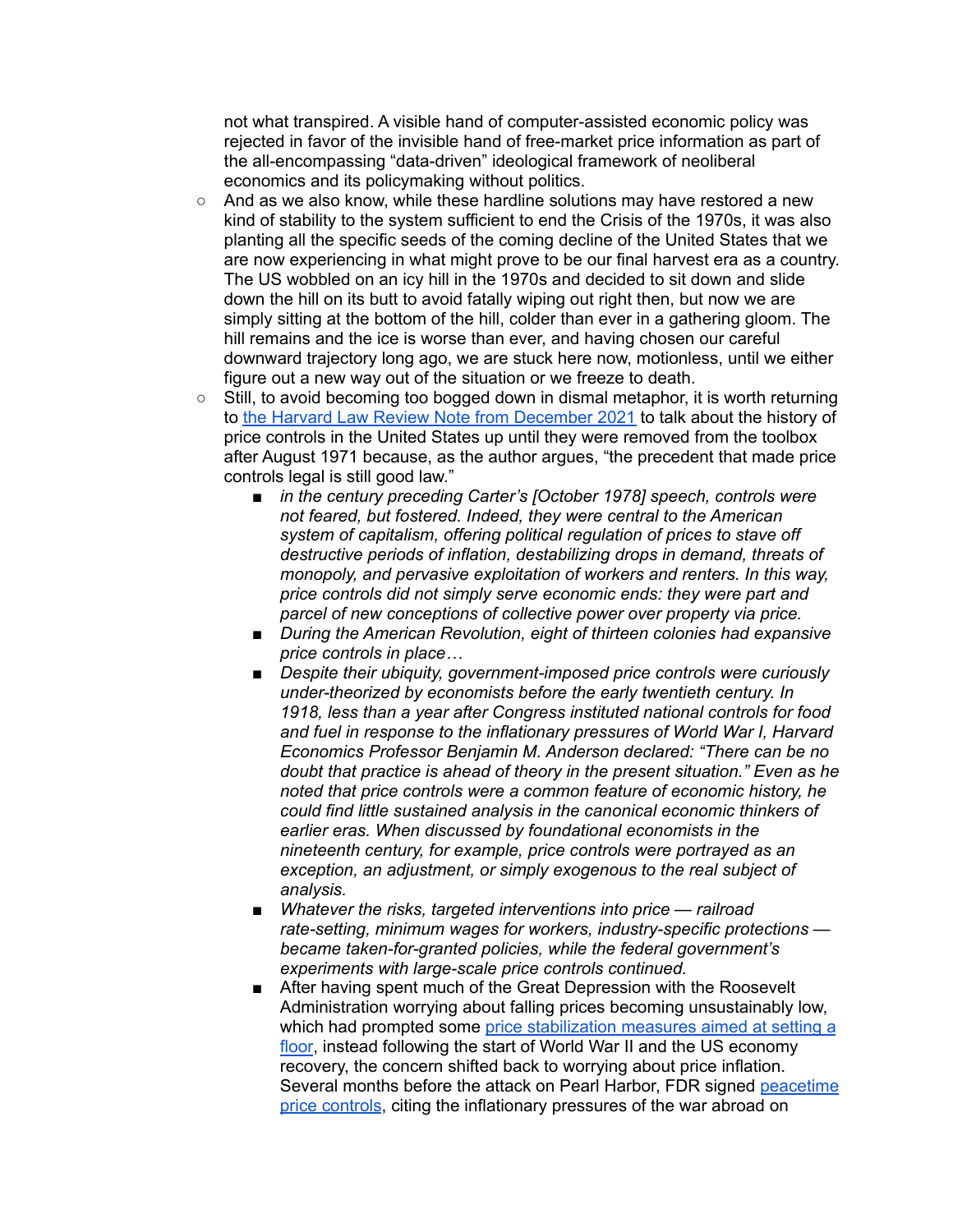international commodity markets and currency exchanges as well as the domestic inflationary pressure on the cost of materials related to the rapid US defense buildup: *Economic sacrifices there will be and we shall bear them cheerfully. But we are determined that the sacrifice of one shall not be the profit of another. Nothing will sap the morale of this nation more quickly or ruinously than penalizing its sweat and skill and thrift by the individually undeserved and uncontrollable poverty of inflation.*

■ *For twelve months* we have *tried* to *maintain* a stable level of prices by *enlisting the voluntary cooperation of business, and through informal persuasive control. The effort has been widely supported because far-sighted business leaders realize that their own true interest would be jeopardized by runaway inflation. But the existing authority over prices is indirect and circumscribed, and operates through measures which are not appropriate or applicable in all circumstances. It has further been weakened by those who purport to recognize the need for price stabilization yet challenge the existence of any effective power. In some cases, moreover, there has been evasion and bootlegging; in other cases the Office of Price Administration and Civilian Supply has been openly defied.*

*Faced now with the prospect of inflationary price advances, legislative action can no longer prudently be postponed. Our national safety demands that we take steps at once to extend, clarify and strengthen the authority of the government to act in the interest of the general welfare. Legislation should include authority to establish ceilings for prices and rents, to purchase materials and commodities when necessary, to assure price stability, and to deal more extensively with excesses in the field of installment credit. To be effective, such authority must be flexible and subject to exercise through license or regulations under expeditious and workable administrative procedures. Like other defense legislation, it should expire with the passing of the need, within a limited time after the end of the emergency.*

- *Housing is* a *commodity of universal use, the supply of which cannot speedily be increased. Despite the steps taken to assure adequate housing for defence, we are already confronted with rent increases ominously reminiscent of those which prevailed during the World War. This is a development that must be arrested before rent profiteering can develop to increase the cost of living and to damage the civilian morale.*
- FDR's statement on the [enactment](https://www.presidency.ucsb.edu/documents/statement-signing-the-emergency-price-control-act) of wartime price controls in January [1942](https://www.presidency.ucsb.edu/documents/statement-signing-the-emergency-price-control-act), nearly two months after Pearl Harbor: *The Emergency Price Control Act of 1942 is an important Weapon in our armory against the onslaught of the Axis powers.*

*Nothing could better serve the purposes of our enemies than that we should become the victims of inflation. The total effort needed for victory means, of course, increasing sacrifices from each of us, as an ever larger portion of our goods and our labor is devoted to the production of ships, tanks, planes, and guns. Effective price control will insure that these sacrifices are equitably distributed.*

*The Act, taken all in all, is a workable one. It accomplishes the fundamental objectives of setting up a single Administrator, and empowering him to establish maximum prices and rents over a broad field, to prohibit related speculative and manipulative practices, and to buy*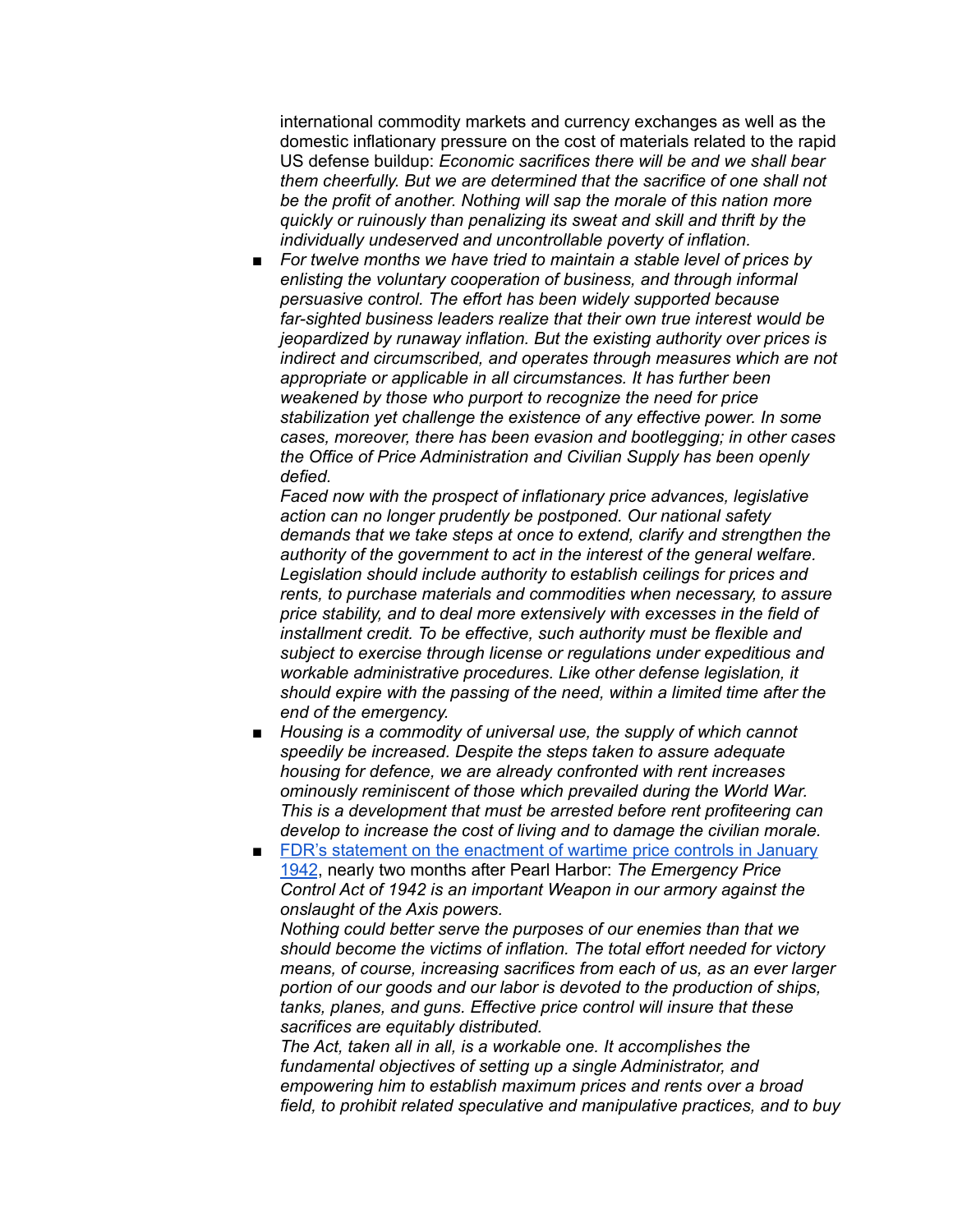*and sell commodities in order to obtain the maximum production. To make price and rent control effective, the Administrator is given adequate powers to license persons subject to the Act, to investigate and enjoin attempted violations, and to bring about the commencement of criminal proceedings against violators. Civil suits for treble damages by private persons provide an additional enforcement tool.*

*But a price control measure must fall far short of being a democratic instrument if it fails to surround the individual with safeguards against ill-considered or arbitrary action. This Act, while granting the Administrator broad powers, imposes upon him a responsibility of equal breadth for fair play. He must, so far as is practicable, consult with industry members before issuing price regulations, and must accompany each such regulation by a statement of the considerations upon which it is based. The provisions for adjustment assure flexibility in administration. Persons adversely affected by an order have a speedy and effective remedy in the Emergency Court of Appeals.*

- *■ The enactment of price control legislation does not mean that the battle against inflation has been won. I have doubts as to the wisdom and adequacy of certain sections of the Act, and amendments to it may become necessary as we move ahead. Moreover, price control legislation alone cannot successfully combat inflation. To do that, an adequate tax and fiscal program, a broad savings program, a sound production program, and an effective priorities and rationing program, are all needed.*
- Quoting again from the [Harvard](https://harvardlawreview.org/2021/12/price-and-sovereignty/) Law Review Note: By the end of World *War II, the Office of Price Administration (OPA), created by the Emergency Price Control Act of 1942 (EPCA), had issued regulations controlling prices for ninety percent of commodities and regulating rents for "practically the entire country." The three-year-old OPA was home to an enormous administrative apparatus, employing nearly 65,000 federal workers — more than the Departments of Justice, State, and Labor combined. And, as part of the combined federal and private enforcement regime instituted by the EPCA, civil and criminal actions for violations of price control regulations occupied ten percent of the federal docket; the Emergency Court of Appeals — an Article III court established by the EPCA and designed to circumvent eleven separate circuits — was routinely batting down challenges to price orders with the Supreme Court's tacit assent. In 1945, it was no exaggeration to say that the government controlled the economy through price setting and enforced its control in compliant courts.*
- *■ When President Nixon faced a new round of inflation in the 1970s, he too turned to price controls. Nixon's program initially relied on a slender statutory basis — the Economic Stabilization Act of 1970 provided that "[t]he President is authorized to issue such orders and regulations as he may deem appropriate to stabilize prices, rents, wages, and salaries at levels not less than those prevailing on May 25, 1970" — but it came to impact every aspect of the economy. As in World War II, executive authority to set prices was insulated from judicial review by an emergency court of appeals.*
- The Note article then returns to the beginning of modern price controls and case law around them from the start of the Second Industrial Revolution, beginning on something I think we actually discussed in an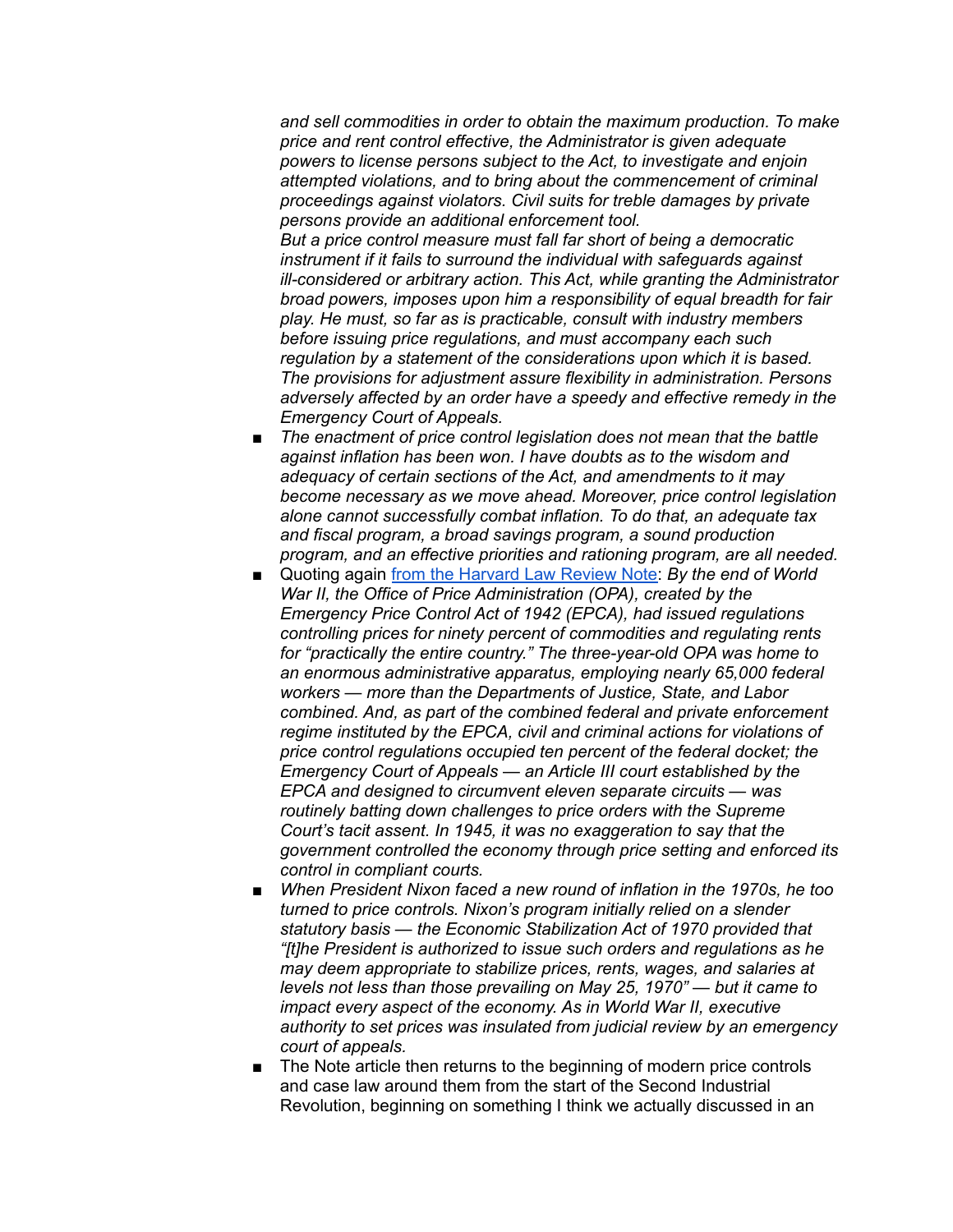episode years ago on the Granger Movement's advocacy for government regulations limiting the rates that railroads and grain warehouses could charge to farmers. The 1869 State Constitution of Illinois enshrined a dramatic new government authority: "[a]ll elevators or storehouses where grain or other property is stored for a compensation . . . are declared to be public warehouses." I'm now going to quote at length from the Harvard Law Review Note on the result of this state constitutional provision and the ensuing US Supreme Court ruling:

*● After the convention concluded, the Illinois General Assembly quickly took up the Constitution's call. The resulting state law required grain warehouses in cities with more than 100,000 inhabitants to charge no more than legislatively set maximum rates — between one-half and two cents per bushel depending on the quality of the grain and the length of storage — or face criminal sanction. In 1872, Ira Munn and George Scott, two owners of a Chicago grain elevator, refused to comply: they charged prices agreed upon by their ostensive competitors, rather than those established by law. They were indicted, found guilty, fined \$100, and appealed. At the Supreme Court, their local protest spurred the articulation of starkly different conceptions of price, property, and sovereign power in federal constitutional law. Writing for the Court, Chief Justice Waite admitted the prevailing view that price was a private prerogative. ("There is no doubt that the general principle is favored, both in law and justice, that every man may fix what price he pleases upon his own property, or the use of it . . . ." (quoting Allnutt v. Inglis (1810)). But, he argued, private price setting was better understood as a sort of privilege, one that adhered only to certain types of property in particular circumstances. Indeed, he insisted, it was wrong to conceptualize popularly enacted price controls as a deprivation of private property under the newly enacted Fourteenth Amendment of the U.S. Constitution. [...] Chief Justice Waite argued: "When . . . one devotes his property to a use in which the public has an interest, he, in effect, grants to the public an interest in that use, and must submit to be controlled by the public for the common good, to the extent of the interest he has thus created." Thus, property, though presumptively private, was potentially subject to public control whenever it was "used in a manner to make it of public consequence." In an impassioned dissent, Justice Field rejected this reformulation of property rights. Steeped in classical liberalism, he considered the legal status of property to be permanent, if not pre-political. As such, no emanation of popular will could transmogrify its nature; declaring property to be public did not render it so. He explained: "There is no magic in the language, though used by a constitutional convention, which can change a private business into a public one, or alter the character of the building in which the business is transacted. . . . One might as well attempt to change the nature of colors, by giving them a new designation." And, he argued, well-established protections for property in the Due Process Clause extended beyond just "title and possession": they must include "use, and the fruits of that*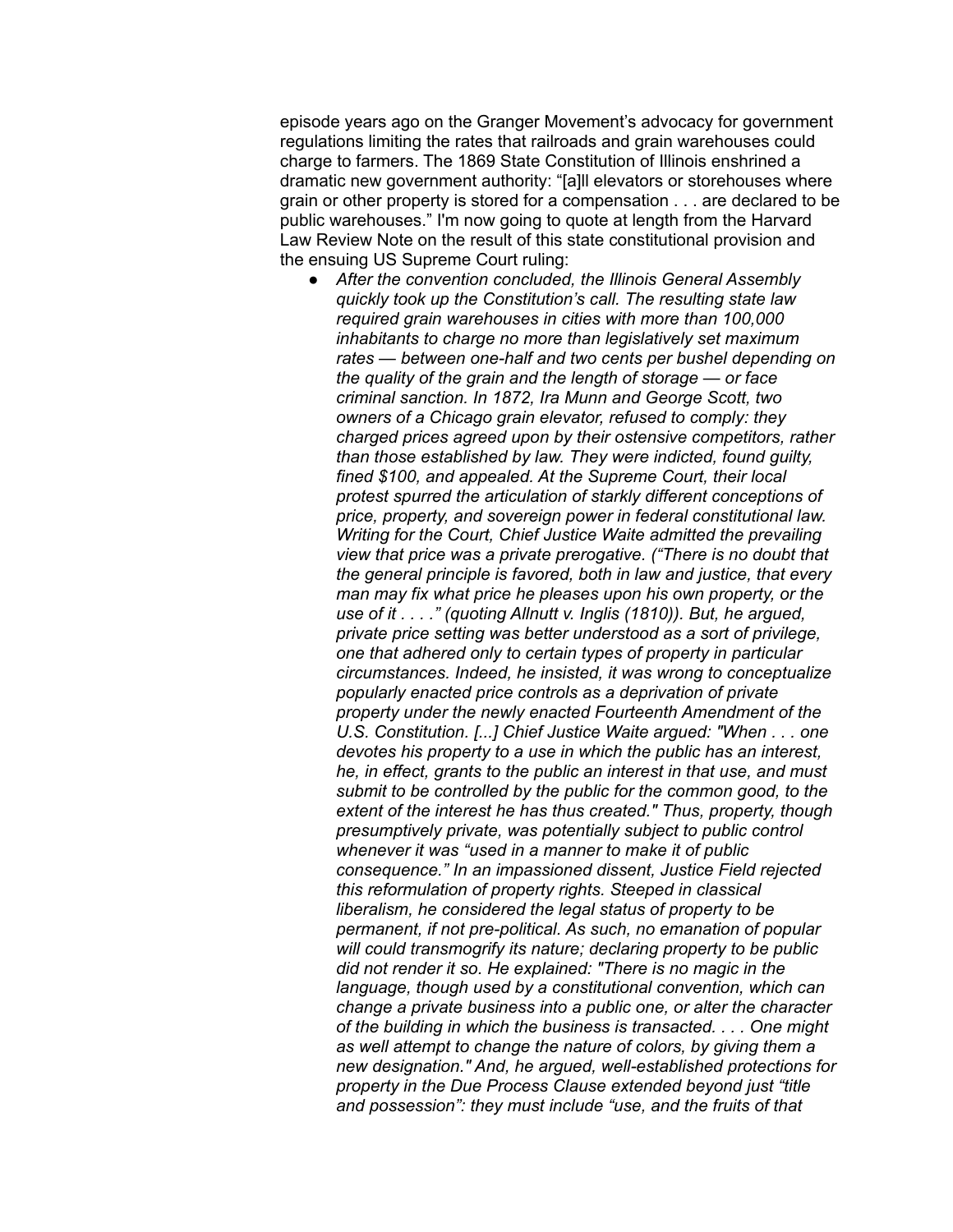*use," or "the constitutional guaranty . . . does not merit the encomiums it has received." [...] If property were a person, he implied, price would be its sacred sense of self. While popular efforts to control price were dangerous on their own, Justice Field was especially troubled by the vision of government that the majority's conception of property presaged. He suspected that a rule that required a mere public interest in the use of private property to warrant control would soon be extended: "The public has no greater interest in the use of buildings for the storage of grain than it has...for the residence of families, ... cotton, woollen, and silken fabrics, ... machinery, ... the printing and publication of books and periodicals, ... utensils of every variety, useful and ornamental..." He feared that, under the majority's rule, "there is hardly an enterprise or business" that could not have its prices set by the legislature. And though, he noted, the majority did not sanction the stripping of title, its condoning of the control of price effectively made private property the subject of sovereign will: in his view, the legislation upheld by the Court was "nothing less than a bold assertion of absolute power by the State to control at its discretion the property and business of the citizen." [...] If Justice Field's vision of government sprang from the sanctity of private property, Chief Justice Waite's conception descended from the acts that established the collective sovereign. As Chief Justice Waite explained: "When one becomes a member of society, he necessarily parts with some rights or privileges which, as an individual not affected by his relations to others, he might retain." "[T]he very essence of government," he continued, is the principle that property cannot be used "unnecessarily to injure another" and thus can be regulated "for the public good." Echoing the concerns of the Illinois constitutional convention, he argued that the definition of the public good was for the public to decide [...] Less than a decade after Munn, Chief Justice Waite betrayed it, joining the majority in refusing to apply the Civil Rights Act of 1875 to private businesses. [...] In the decades that followed the decision, Munn's discussion of price, property, and power proved to be important, but inconstant, precedent. During Munn's first fifty years, the decision was stripped to its constituent parts, even as price control continued to be a limit case for defining sovereign power. [...] It was not until the Great Depression that the piecemeal power to control prices again served to expand sovereignty. In Nebbia v. New York, a slim majority of the Court upheld a 1933 New York statute that allowed a newly created Milk Control Board to fix prices for milk.* [Note that this was actually a price floor, not ceiling, on milk.] *As might be expected, given the limiting of Munn throughout the Lochner era, the core complaint of retailers was that such price fixing violated due process, depriving them of their property and restricting their ability to freely contract for sales. [...] But, in the rest of the opinion, the Court elaborated on the radical conception of collective control of ostensibly private property offered in Munn [...] After cautiously noting that "neither property rights nor contract rights are absolute," the Court argued*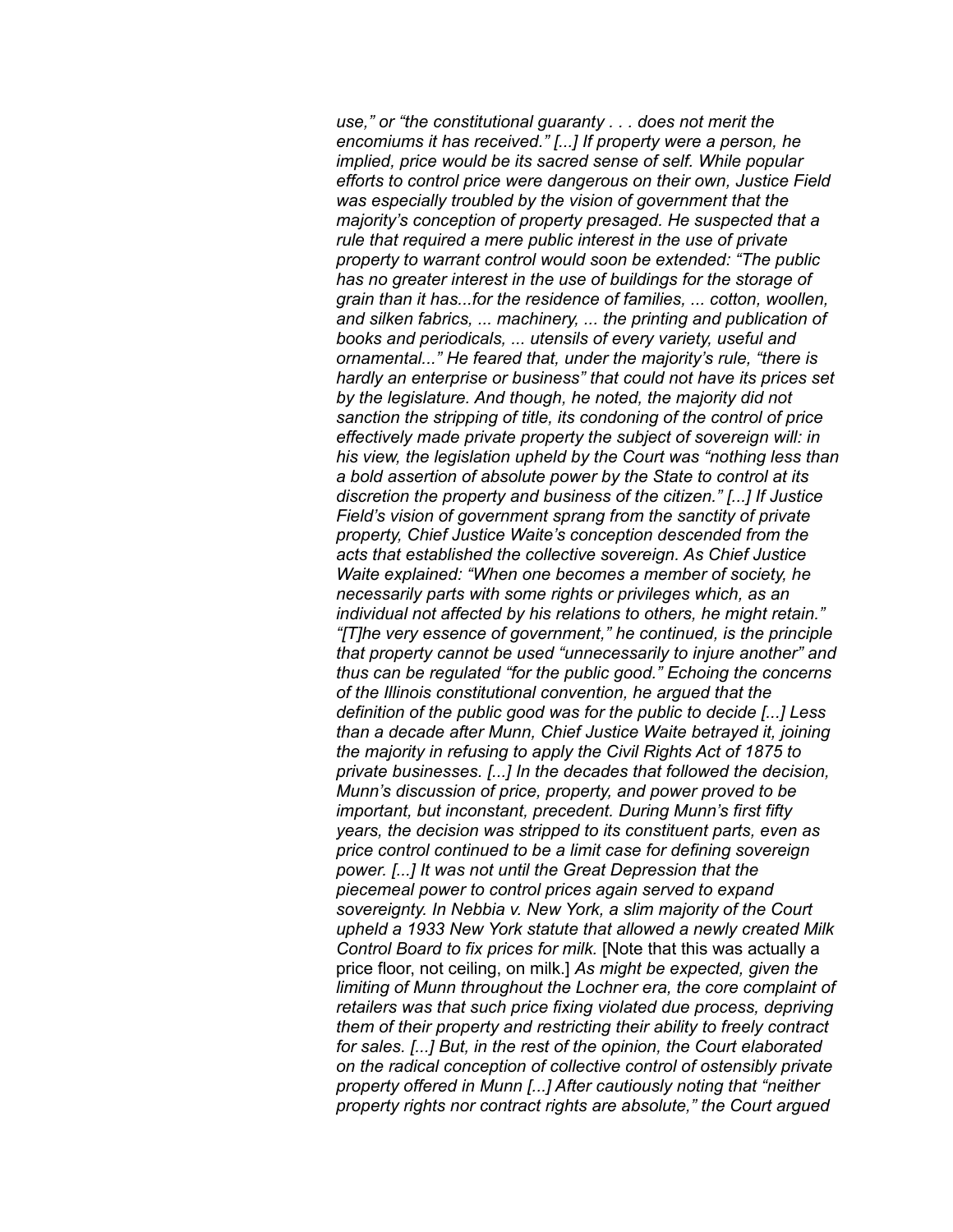*that the spheres of private control and public prerogative were not hermetically sealed: any action in either affected the other. When a conflict arose, the Court argued, "subject only to constitutional restraint the private right must yield to the public need." [...] The Court...resisted the idea that price was "peculiarly sacrosanct" nothing in the Due Process Clause suggested a difference between indirect regulation that impacted prices and direct price setting. Turning the ambiguity of Munn's holding into an advantage, the Court argued that any business that might impact the public good could be regulated via price controls.*

- The article discusses one of the ongoing economic debates on whether emergency price controls create a boomerang problem where price inflation suddenly surges after controls suddenly end after the emergency, and whether or not phased rollbacks can manage this problem. But this debate itself highlights how much of the discussion of price controls has focused on emergency situations, rather than exploring their potential long-term deployment, a prospect that neoliberals regard with a kind of cosmic horror that doesn't allow them to even consider the idea.
- The article mentions the 1921 Supreme Court ruling in *Block v. Hirsh*, which upheld temporary emergency housing rent control in the District of Columbia related to the instability of World War I and its immediate aftermath. In 1944, the Supreme Court also upheld the 1942 wartime price controls as being similarly an appropriate emergency measure, but they defended it under the presidential War Powers of the constitution. In another case that year, once again dealing with wartime rent control, the Court sternly observed that "A nation which can demand the lives of its men and women in the waging of that war is under no constitutional necessity of providing a system of price control on the domestic front which will assure each landlord a 'fair return' on his property." The article notes that in very clear contrast to these three cases, the Nixon Shock price controls authorized in August 1970 and implemented in August 1971 did not include any official link to the Vietnam War, although the administration could have cited this as a justification, if they had wanted to. So, despite falling during a significant war, they are generally regarded as "peacetime" price controls. The courts were, nevertheless, fairly dismissive – out of hand – of challenges (from both companies and labor unions seeking pay rises) to the 1971 price controls, on the basis that the rest of the government could basically declare emergencies and enact emergency measures whenever they felt a need. Which is interesting.
- At the end of 1971, the Democratic Congress [extended](https://www.govtrack.us/congress/bills/92/s2891/text) the 1970 authorizations for executive price controls, citing a grab bag of justifications, including but certainly not limited to Nixon's originally cited emergency situation of August 1971, which was the end of dollar-to-gold convertibility and the potential for currency market panics to affect the domestic economy: *"It is hereby determined that in order to stabilize the economy, reduce inflation, minimize unemployment, improve the Nation's competitive position in world trade, and protect the purchasing power of the dollar, it is necessary to stabilize prices, rents, wages, salaries, dividends, and interest. The adjustments necessary to carry out this program require prompt judgments and actions by the executive branch of the Government."* The reauthorization law also created a Temporary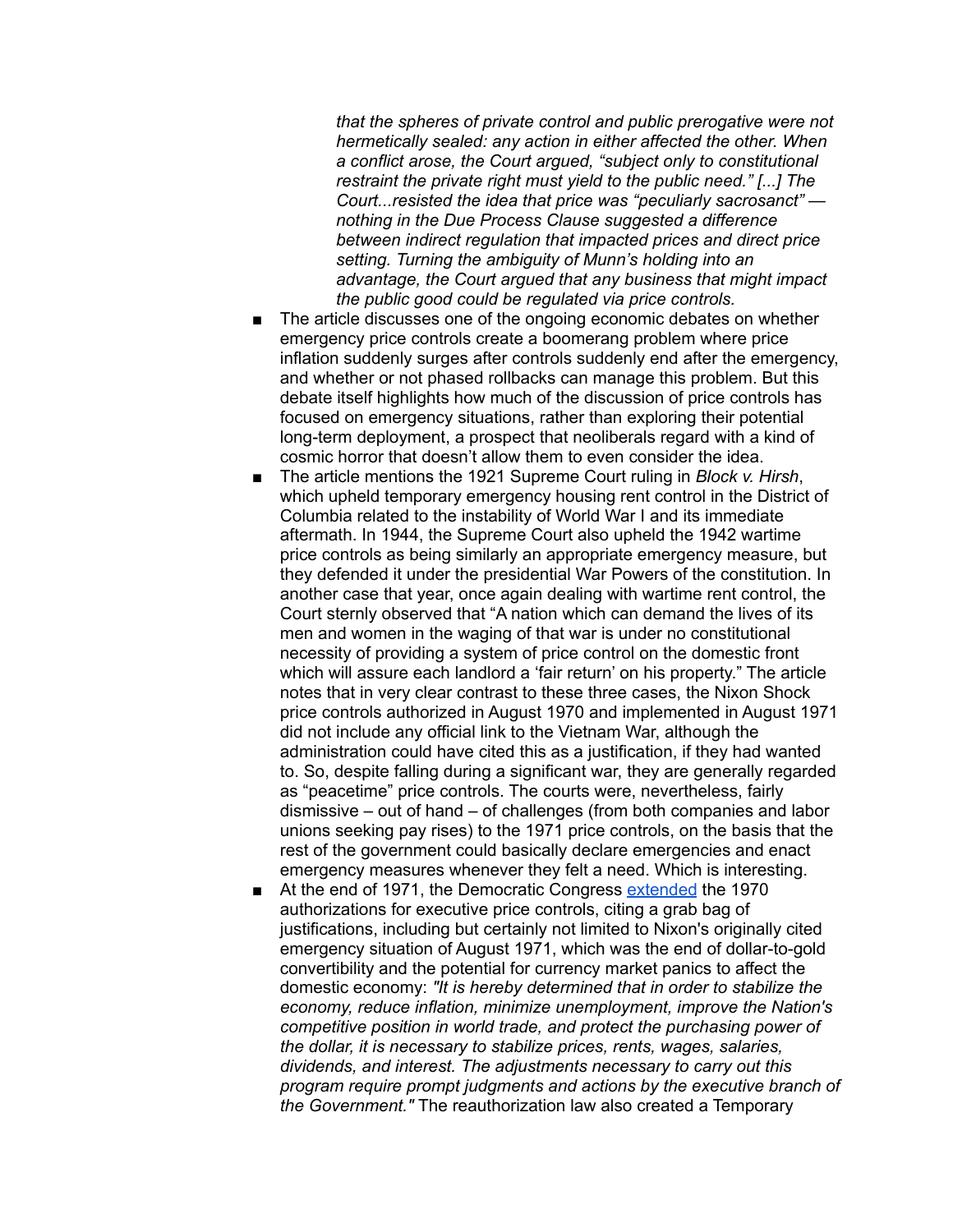Emergency Court of Appeals for disputes over the price controls, which ended up hanging around much longer than the price controls, because of the later recurring oil crises, and that special appeals court didn't actually fully disappear until the 1990s, long after the economy-wide controls themselves were gone.

- So, as mentioned earlier, those Nixon Shock price controls of 1971 (parts of which were extended through 1973 and then rolled into the oil crisis controls) mark the last use of wide-ranging, direct, fiat controls on prices in US government economic policy to date. But rising prices remained one of the biggest animating concerns of American politicians and presidents throughout the Crisis of the 1970s. Setting aside things like strategic oil reserves or farm subsidies, and setting aside demand-side government control attempts like those seen in the oil crisis (which we can talk about in a different episode), what is the approach taken after the resolution of the Crisis of the 1970s? What is the response from the 1980s onward, so that we can compare and contrast to the situation of the 1970s?
- The price signal theory that provides one foundation of neoliberalism's ideological commitment to opposing government interference in market prices was a theory probably most clearly articulated by the Austrian neoclassical economist F.A. Hayek (or at least as reinterpreted and riffed on later by neoclassical liberal economists like Milton Friedman in the reactionary Chicago School that was coming into dominance over the course of the 1970s). Although price signal theory had been kicking around since the 1930s, the specific writing that later neoliberals often cited was Hayek's 1945 essay – published a quarter-century before the Crisis of the 1970s and definitely published before any mainstream academic understanding of the potential power and capacity of computers and computer networks – entitled "The Use of [Knowledge](https://fee.org/articles/the-use-of-knowledge-in-society/) in Society." It was a work intended to put to bed the feasibility of rational central planning and to demonstrate the superiority of market-driven pricing (and thus production) of goods and services. From our vantage point today, as leftists in the 3rd decade of the 21st century, the essay's insistences on what is or isn't feasible seem quaint and out-dated – especially because major corporate bureaucracies ended up adopting internal computer-assisted central planning themselves. But the worldview with regard to the role of government in all of this, as articulated in the 1945 essay, unfortunately remains the basis of the hegemonic ideology that we live inside and under every day. Here are some notable passages from the essay that give the gist of Hayek's arguments:
	- *■ One reason why economists are increasingly apt to forget about the constant small changes which make up the whole economic picture is probably their growing preoccupation with statistical aggregates, which show a very much greater stability than the movements of the detail. The comparative stability of the aggregates cannot, however, be accounted for—as the statisticians occasionally seem to be inclined to do—by the "law of large numbers" or the mutual compensation of random changes. The number of elements with which we have to deal is not large enough for such accidental forces to produce stability. The continuous flow of goods and services is maintained by constant deliberate adjustments, by new dispositions made every day in the light of circumstances not known the day before, by B stepping in at once when A fails to deliver. Even the large and highly mechanized plant keeps going largely because of an environment upon which it can draw for all sorts of unexpected needs;*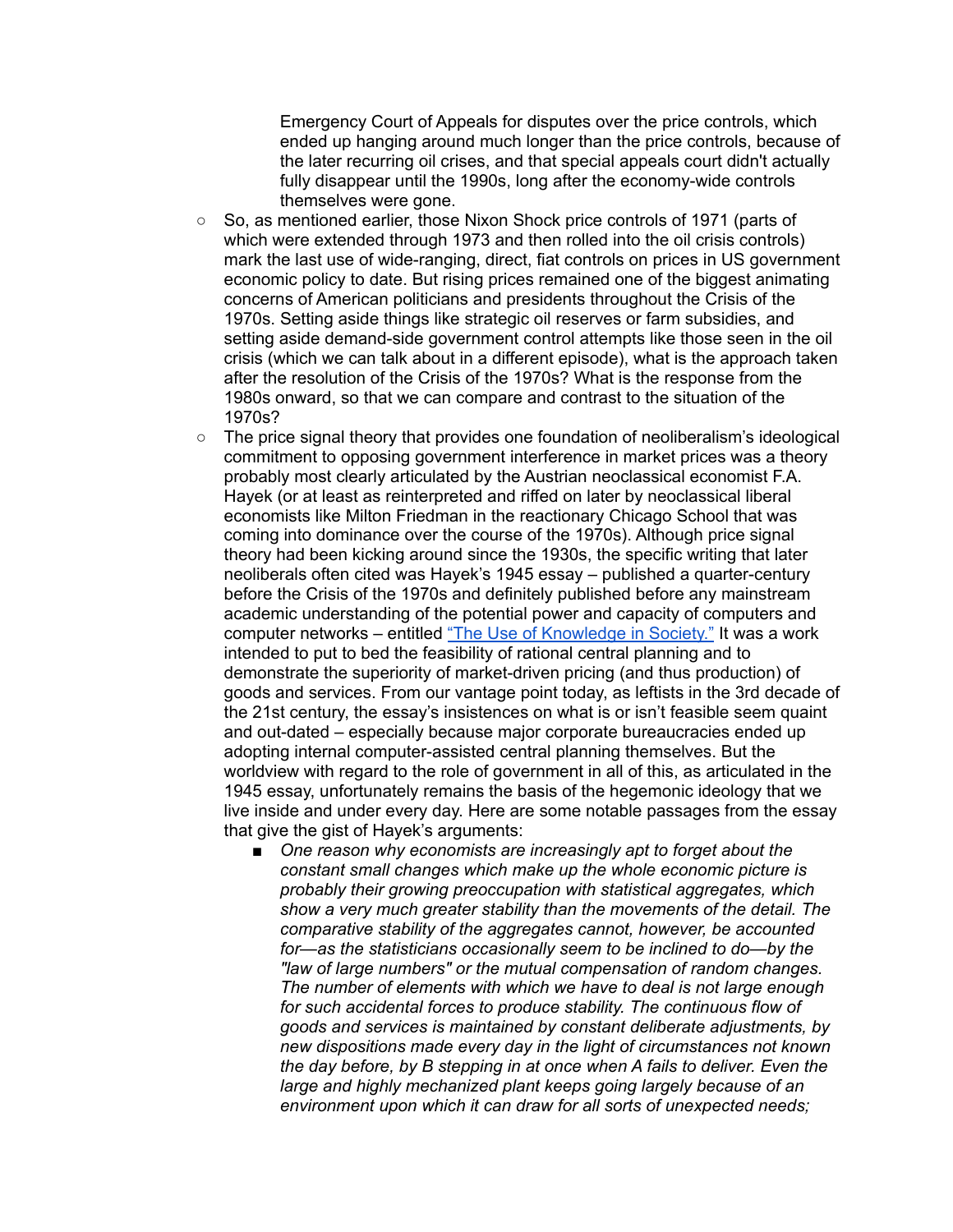*tiles for its roof, stationery for its forms, and all the thousand and one kinds of equipment in which it cannot be self-contained and which the plans for the operation of the plant require to be readily available in the market.*

*This is, perhaps, also the point where I should briefly mention the fact that the sort of knowledge with which I have been concerned is knowledge of the kind which by its nature cannot enter into statistics and therefore cannot be conveyed to any central authority in statistical form. The statistics which such a central authority would have to use would have to be arrived at precisely by abstracting from minor differences between the things, by lumping together, as resources of one kind, items which differ as regards location, quality, and other particulars, in a way which may be very significant for the specific decision. It follows from this that central planning based on statistical information by its nature cannot take direct account of these circumstances of time and place and that the central planner will have to find some way or other in which the decisions depending on them can be left to the "man on the spot." If we can agree that the economic problem of society is mainly one of rapid adaptation to changes in the particular circumstances of time and place, it would seem to follow that the ultimate decisions must be left to the people who are familiar with these circumstances, who know directly of the relevant changes and of the resources immediately available to meet them. We cannot expect that this problem will be solved by first communicating all this knowledge to a central board which, after integrating all knowledge, issues its orders. We must solve it by some form of decentralization. But this answers only part of our problem. We need decentralization because only thus can we insure that the knowledge of the particular circumstances of time and place will be promptly used. But the "man on the spot" cannot decide solely on the basis of his limited but intimate knowledge of the facts of his immediate surroundings. There still remains the problem of communicating to him*

*such further information as he needs to fit his decisions into the whole pattern of changes of the larger economic system. How much knowledge does he need to do so successfully? Which of the*

*events which happen beyond the horizon of his immediate knowledge are of relevance to his immediate decision, and how much of them need he know?*

*There is hardly anything that happens anywhere in the world that might not have an effect on the decision he ought to make. But he need not know of these events as such, nor of all their effects. It does not matter for him why at the particular moment more screws of one size than of another are wanted,why paper bags are more readily available than canvas bags, or why skilled labor, or particular machine tools, have for the moment become more difficult to obtain. All that is significant for him is how much more or less difficult to procure they have become compared with other things with which he is also concerned, or how much more or less urgently wanted are the alternative things he produces or uses. It is always a question of the relative importance of the particular things with which he is concerned, and the causes which alter their relative importance are of no interest to him beyond the effect on those concrete things of his own environment.*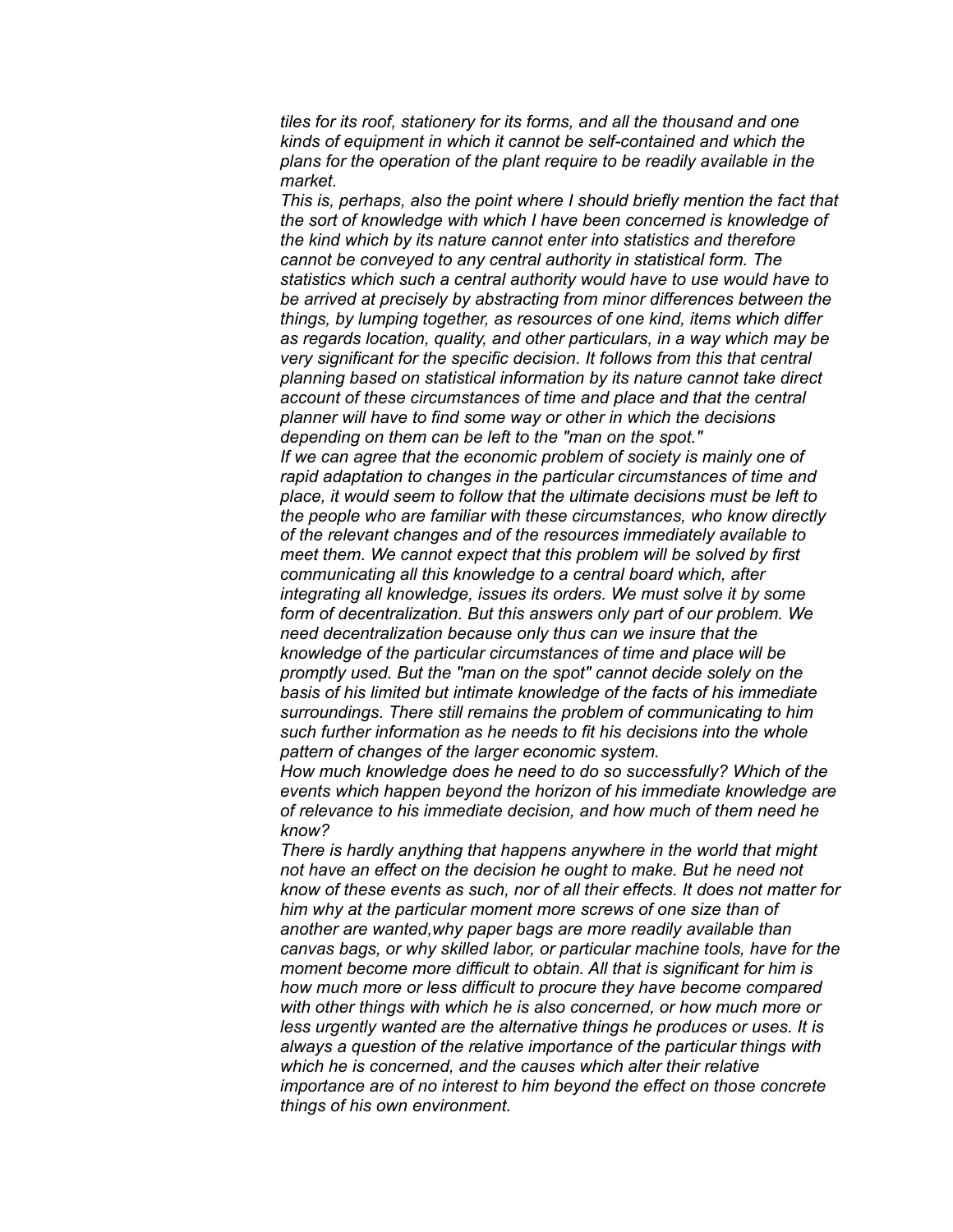*It is in this connection that what I have called the "economic calculus" proper helps us, at least by analogy, to see how this problem can be solved, and in fact is being solved, by the price system. Even the single controlling mind, in possession of all the data for some small, self-contained economic system, would not—every time some small adjustment in the allocation of resources had to be made—go explicitly through all the relations between ends and means which might possibly be affected. It is indeed the great contribution of the pure logic of choice that it has demonstrated conclusively that even such a single mind could solve this kind of problem only by constructing and constantly using rates of equivalence (or "values," or "marginal rates of substitution"),i.e., by attaching to each kind of scarce resource a numerical index which cannot be derived from any property possessed by that particular thing, but which reflects, or in which is condensed, its significance in view of the whole means-end structure. In any small change he will have to consider only these quantitative indices (or "values") in which all the relevant information is concentrated; and, by adjusting the quantities one by one, he can appropriately rearrange his dispositions without having to solve the whole puzzle ab initio or without needing at any stage to survey it at once in all its ramifications.*

*Fundamentally, in a system in which the knowledge of the relevant facts is dispersed among many people, prices can act to coördinate the separate actions of different people in the same way as subjective values help the individual to coördinate the parts of his plan. It is worth contemplating for a moment a very simple and commonplace instance of the action of the price system to see what precisely it accomplishes. Assume that somewhere in the world a new opportunity for the use of some raw material, say, tin, has arisen, or that one of the sources of supply of tin has been eliminated. It does not matter for our purpose—and it is very significant that it does not matter—which of these two causes has made tin more scarce. All that the users of tin need to know is that some of the tin they used to consume is now more profitably employed elsewhere and that, in consequence, they must economize tin. There is no need for the great majority of them even to know where the more urgent need has arisen, or in favor of what other needs they ought to husband the supply. If only some of them know directly of the new demand, and switch resources over to it, and if the people who are aware of the new gap thus created in turn fill it from still other sources, the effect will rapidly spread throughout the whole economic system and influence not only all the uses of tin but also those of its substitutes and the substitutes of these substitutes, the supply of all the things made of tin, and their substitutes, and so on; and all this without the great majority of those instrumental in bringing about these substitutions knowing anything at all about the original cause of these changes. The whole acts as one market, not because any of its members survey the whole field, but because their limited individual fields of vision sufficiently overlap so that through many intermediaries the relevant information is communicated to all. The mere fact that there is one price for any commodity—or rather that local prices are connected in a manner determined by the cost of transport, etc.—brings about the solution which (it is just conceptually possible) might have been arrived at by one single mind possessing all the*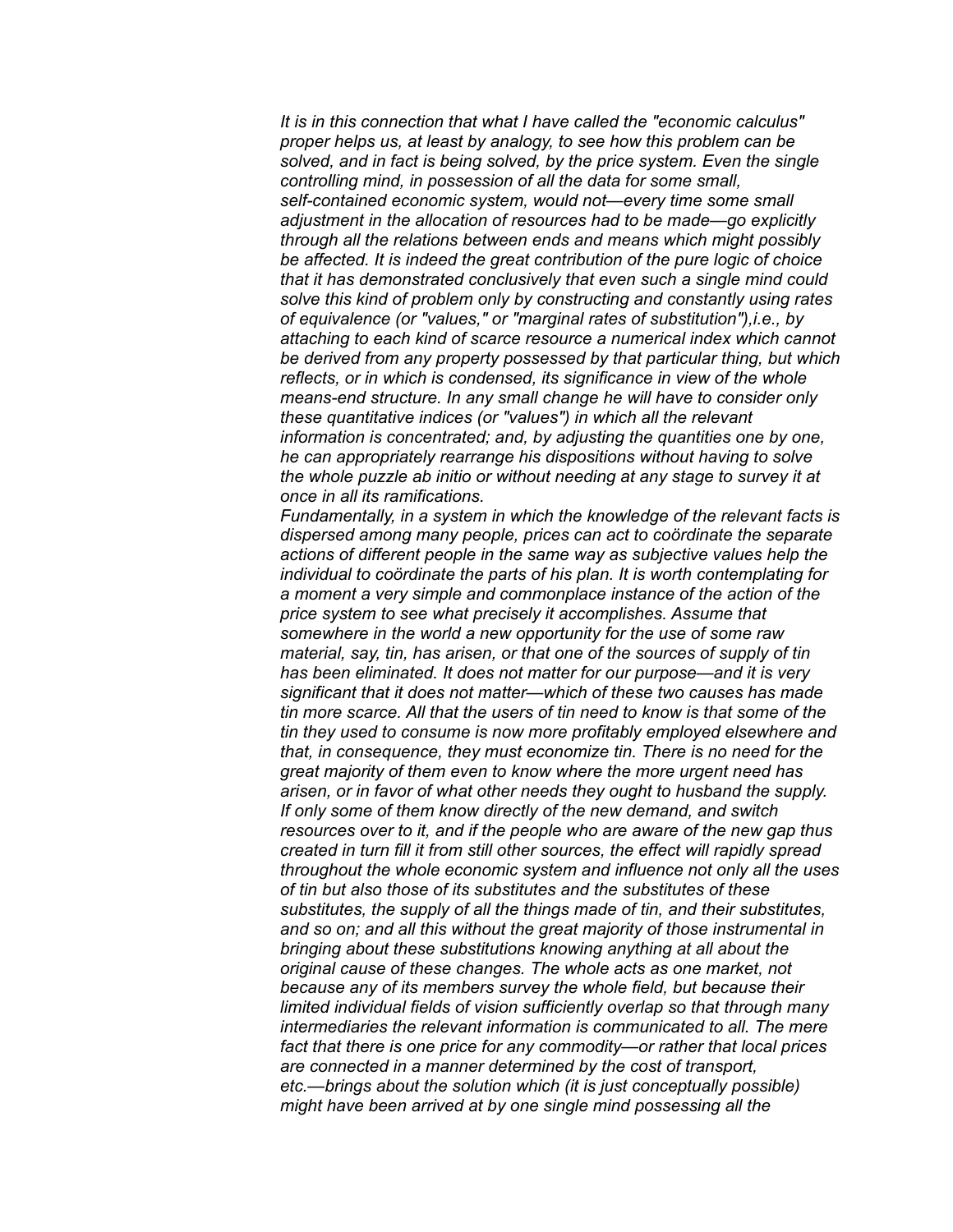## *information which is in fact dispersed among all the people involved in the process.*

- Granted, not everything Hayek says here is wrong or useless. There are indeed some undeniable advantages to the decentralization of decision-making in the economy based on price signals. The theorists of cybernetics and the democratic-socialist team working on the conceptual design for the Cybersyn computer system in Chile all basically agreed with the idea that economic planning systems needed to be made responsive and nimble through the decentralization and automated self-correcting of certain elements of the system. Price signal theory is, in that sense, not a completely different approach. Hayek describes this aspect in the essay as follows:
	- *"The marvel is that in a case like that of a scarcity of one raw material, without an order being issued, without more than perhaps a handful of people knowing the cause, tens of thousands of people whose identity could not be ascertained by months of investigation, are made to use the material or its products more sparingly; i.e., they move in the right direction."*
- $\circ$  But the problem is that Hayek's disciples or re-interpreters then concluded, which a democratic socialist planner would disagree with, that there is therefore no role whatsoever for government intervention into these price signals because that would distort what he believes is objectively "correct" information resulting from prices. A leftist designing a government economic planning algorithm would probably counter that it is sometimes in the interest of the people to make interventions into these price signals, for example by significantly raising the price of pollutant components in production of goods or by taxing the resulting emissions of the consumption of these goods, as a price signal to producers to cut back sharply on these things. (Indeed, we actually see many liberal economists today advocating the same thing as a solution to environmental degradation.) Or to give another example, the followers of Hayek would probably reject out of hand the leftist planner's notion that sometimes it is socially beneficial to step in to increase production of some good or service in a way that might be viewed as an "overproduction" distortion.
- We also see in the works of Milton Friedman, for example, that the fixation on price signals being such a valuable and magical source of information in the economy logically leads to a fundamentalist obsession with containing inflation at basically any cost (except, crucially, via any measures that would also lead to the "contamination" of price signals, such as government price caps or price floors). Actions of the late 1970s and beyond to attack US federal price regulations – such as airline, rail, bus, trucking, and utility deregulation that we've covered in past episodes – emerge directly out of this same overriding obsession with ending unnatural interference in the price signals, no matter what other policy objectives might be tied to those regulations. In [Friedman's](https://www.nobelprize.org/uploads/2018/06/friedman-lecture-1.pdf) 1976 Nobel prize [lecture,](https://www.nobelprize.org/uploads/2018/06/friedman-lecture-1.pdf) he claims that the "effect of increased volatility of inflation is to render market prices a less efficient system for coordinating economic activity" and then references Hayek's 1945 description of this self-coordinating system. Friedman says that "If the price level is on the average stable or changing at a steady rate, it is relatively easy to extract the signal about relative prices from the observed absolute prices. The more volatile the rate of general inflation, the harder it becomes to extract the signal about relative prices from the absolute prices: the broadcast about relative prices is, as it were, being jammed by the noise coming from the inflation broadcast..." As a result, for Friedman and followers, whose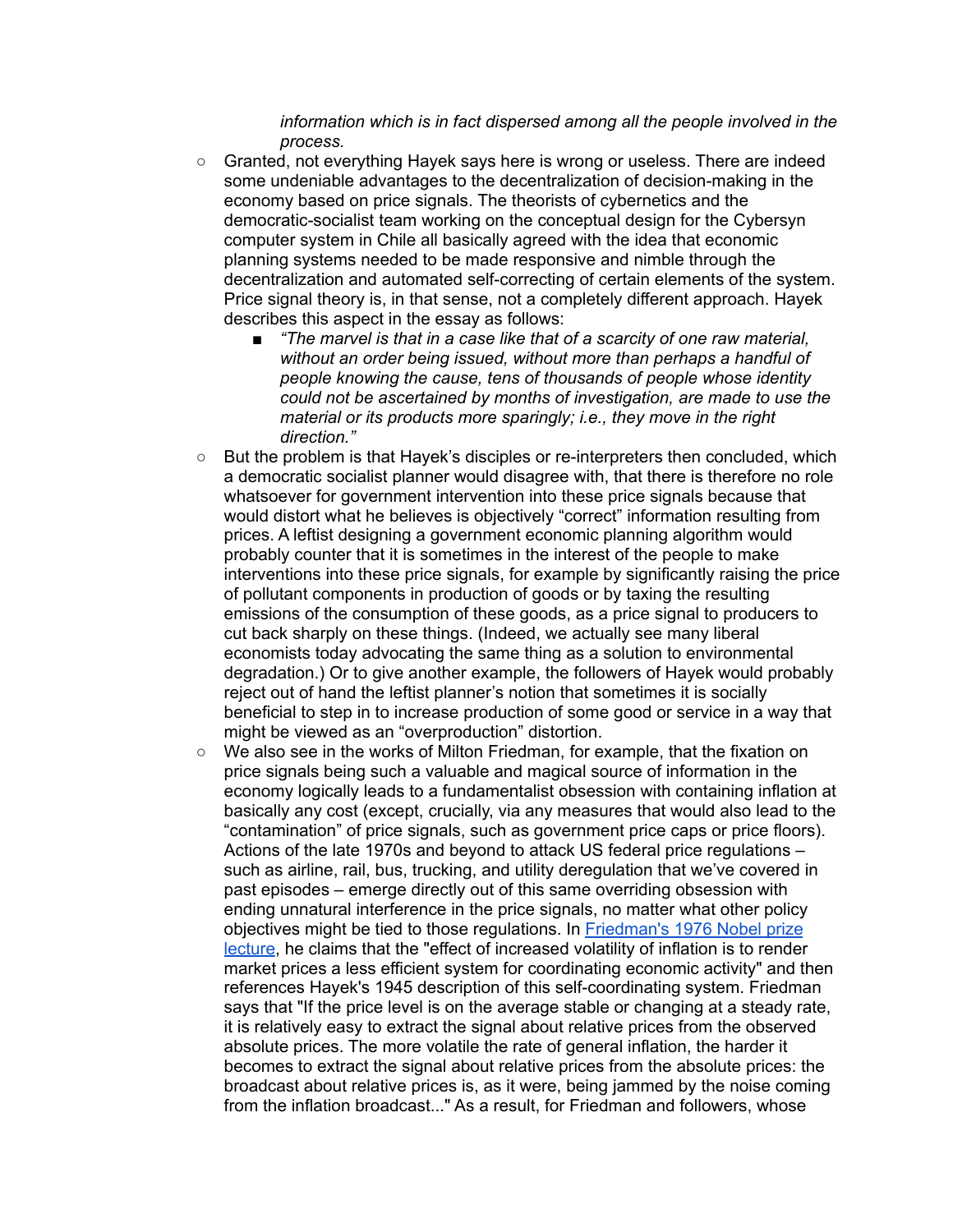ideas more or less completely dominate economic (or at least monetary) policy in the US from the end of the 1970s to basically present-day, erratic price inflation is utterly unacceptable and it doesn't matter how many people have to be thrown out of work to slam on the brakes and get price stability back and price signals cleaned up. This was justified, conveniently, by saying that price uncertainty probably also causes unemployment and hiring would probably resume with clearer price signals. Plus airline tickets might get cheaper from deregulation, so that's something nice, right?

- From the Note article: "the coincident rise of a neoliberal consensus and *fall of widespread price controls takes on a new significance. Price controls represent[ed] not just an inadequate solution to inflation and other social problems, they also signal[ed] the success of a conception of popular sovereignty [over private property or capital] anathema to the freedom of and through the market prized by neoliberalism. Friedman, in his most famous [1960s] polemic [said]: 'Price controls, whether legal or voluntary, if effectively enforced would eventually lead to the destruction of the free enterprise system...And [they] would not even be effective in preventing inflation.'"*
- *■* In another section of the Note article, the author writes that, "*the conception of sovereignty the Court's price control jurisprudence described has all but disappeared. Instead of conceiving of the economy as something always subject to sovereign control, the free market has been posited as the superior method of achieving just outcomes, of distributing resources, of governing."*
- $\circ$  Another problem is that the price signal theories assume (or at least pretends to assume) a greater decentralization in the source of the price signals through free-market competition of various unrelated and uncoordinated enterprises, large and small, or even in Hayek's mind down to the level of "individuals." There is one particular section of the essay that is worth quoting from, as an illustration of the absurdly unrealistic premise underlying the laissez-faire neoclassicism of just letting prices adjust themselves without interference - but also as an admission of the current leftist observation that economic planning is a question of by whom, not whether it will be undertaken:
	- *■ The various ways in which the knowledge on which people base their plans is communicated to them is the crucial problem for any theory explaining the economic process, and the problem of what is the best way of utilizing knowledge initially dispersed among all the people is at least one of the main problems of economic policy—or of designing an efficient economic system. The answer to this question is closely connected with that other question which arises here, that of who is to do the planning. It is about this question that all the dispute about "economic planning" centers. This is not a dispute about whether planning is to be done or not. It is a dispute as to whether planning is to be done centrally, by one authority for the whole economic system, or is to be divided among many individuals. Planning in the specific sense in which the term is used in contemporary controversy necessarily means central planning—direction of the whole economic system according to one unified plan. Competition, on the other hand, means decentralized planning by many separate persons.*
- In this scenario, resting on an idealized fantasy of systemic competition among, and aggregate decision-making in the market by, individuals (and Hayek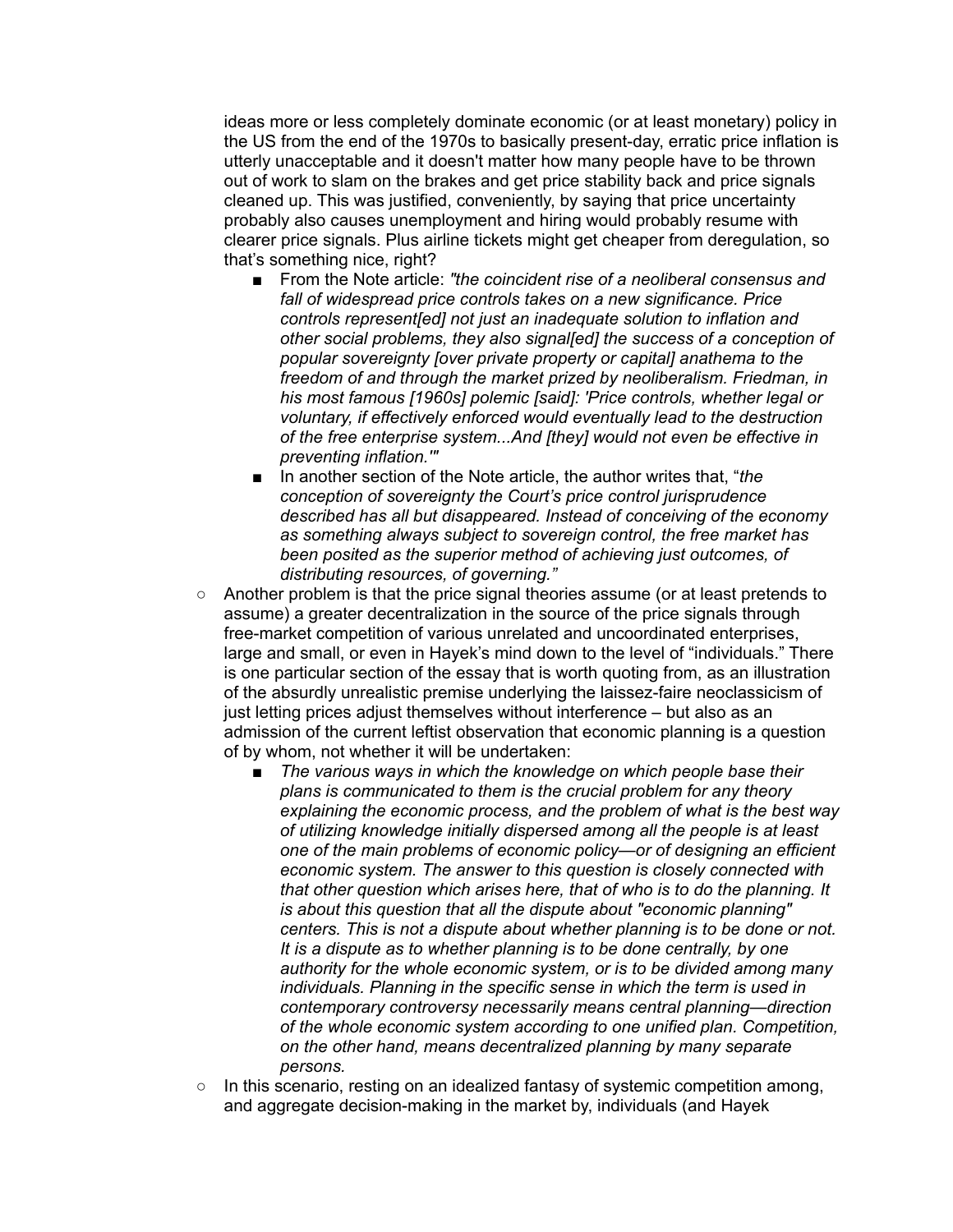immediately thereafter explicitly handwaves away as obviously condemnable the opposite market actor, industrial monopolies), prices magically reflect some kind of objective and intrinsic reality about how much things cost – especially things at the beginning of the supply chain like raw material factors or labor costs, but also all the component costs, labor costs, and transportation costs along the chain of production to consumers. *We* know this is untrue, and *we* cannot handwave it away. Capitalism, it must be emphasized before we go any further, is not synonymous with the concept of markets, which long predate the emergence of capitalism. But capitalism makes the scenario untrue. Capitalism, by definition, already builds in an extra padding and markup at every stage to provide a carveout for profits to the ownership class. We also know that the capitalist class coordinates extensively, against the competitive impulse, to manipulate prices from one end of the chain of production to the other. At the consumer end, these companies explicitly or implicitly form cartels with each other (if they have not already achieved monopoly status) to jack up prices based on nothing other than their ability to do so without significantly suppressing consumer demand for their inelastically needed products and based on a greed for higher profits to shareholders per unit. Think, for example, of a medical insurance bill to a patient being priced at hundreds of thousands or millions of dollars until a reporter calls to ask about it and suddenly the quoted price of the procedure evaporates to a few hundred bucks, almost as if it never really reflected anything substantive. These gross instances of price-gouging would be the likeliest candidates to be targeted by government price control regimes, if we as a society believed in such a tool anymore. (And indeed we see it feebly implemented in Medicare, with great kicking and screaming from the medical industry and economists.) In the middle of the chain of production, we know that companies like Apple and Google work with each other to coordinate salaries for white-collar workers and avoid poaching employees in a way that could drive up labor prices. They are vastly stronger than any labor unions that could potentially counter-negotiate these trends in wage price suppressions. And at the beginning of the chain, we see the raw and brutal force of the multinational corporations hiring people to violently attack workers and their organizers or to attack villagers and indigenous communities living on the site of natural resources. We see workers forced by poverty or outright enslavement into the harvesting of petroleum and precious metals, and so on, backed by or ignored by the American courts, in a manner that necessarily suppresses the prices of the inputs so that any cost of a resulting good would never been seen in its natural state and thus never trigger all the Hayekian decision-making to alter supply chains to account for objective price changes. The reality is that the prices of inputs, labor, logistics, and finished goods do not magically fluctuate in a competitive environment under the non-governmental and unplanned auspices of the invisible hand representing an aggregate of the day-to-day decisions of billions of individuals. Instead, we understand that we live under the unaccountable central planning and price-setting of a very small number of individuals running a few thousand corporations and allied private banking institutions around the world, i.e. the consolidated, highly-developed, and fully financialized industrial and post-industrial capitalist system as it exists in 2022 and for many decades before now. Which, again to be clear, is not the same as the existence of a marketplace and is actually its own kind of all-powerful distortion of markets and market prices. Any economic policy theory that pretends this force does not exist is promoting the perpetuation and deepening of this situation by pretending it is the